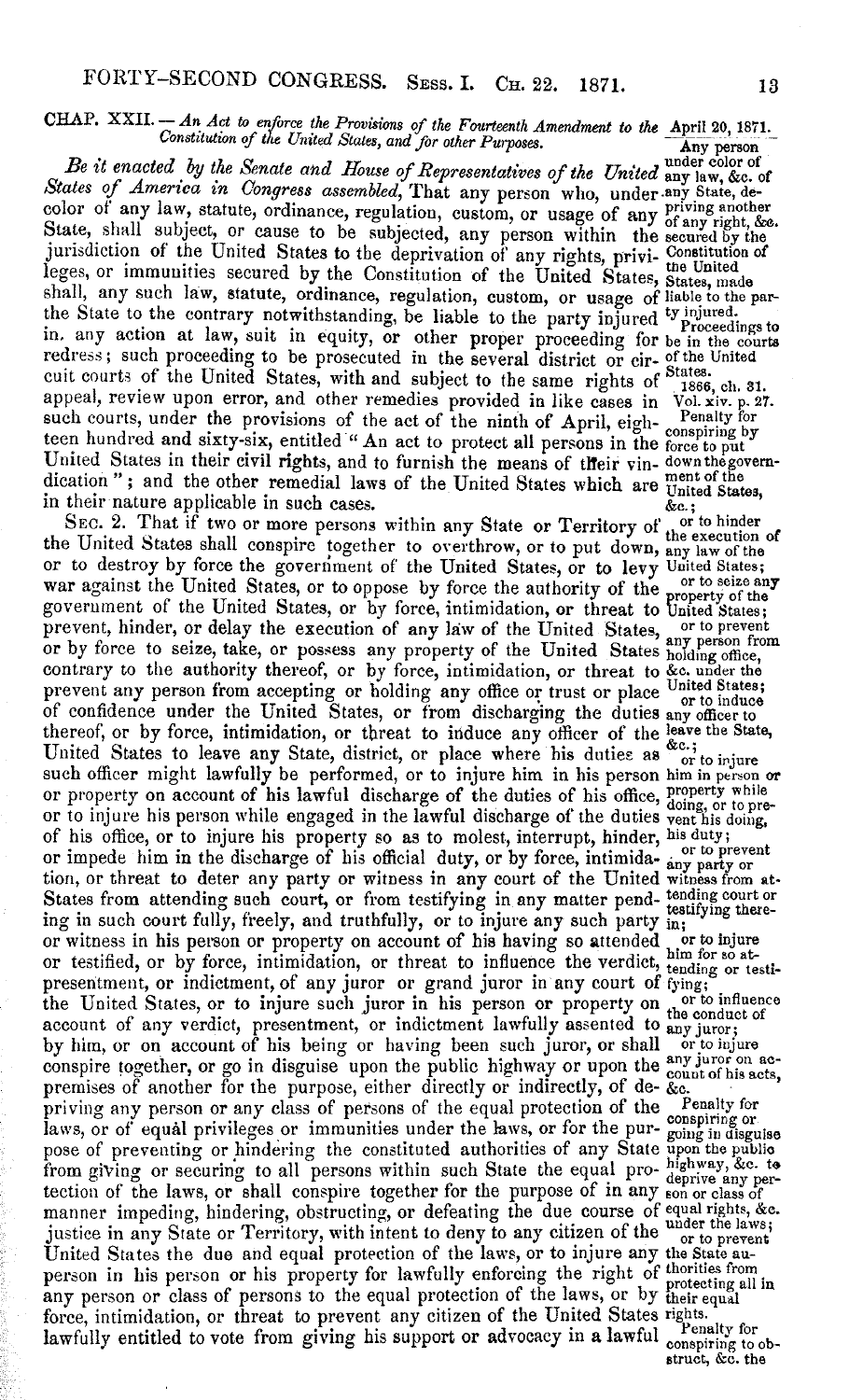due course of manner towards or in favor of the election of any lawfully qualified per-<br>justice, &c. in son as an elector of President or Vice-President of the United States justice, &c. in son as an elector of President or Vice-President of the United States, intent to deny to or as a member of the Congress of the United States, or to injure any any citizen his such citizen in his person or property on account of such support or advo-<br>equal rights w. cacy, each and every person under the law; cacy, each and every person so onenuing shall be deemed guilty of a or, by force, high crime, and, upon conviction thereof in any district or circuit court  $\&c$ , to prevent of the United States or district &c. to prevent of the United States or district or supreme court of any Territory of the any citizen en-<br>titled to vote United States having jurisdiction of similar offences, shall be punished by titled to vote<br>from advocating a fine not less than five hundred nor more than five thousand dollars, or<br>in a lawful man-<br>part is determined to more than five thousand dollars, or<br>ner the election by imprisonment, with or of any person, for a period of not less than six months nor more than six years, as the court may determine, or by both such fine and imprisonment as the court Courts.  $a_1, \&c_2, \&c_3, \&c_4, \&c_5, \&c_6, \&c_7, \&c_8, \&c_7, \&c_8, \&c_9, \&c_8, \&c_9, \&c_9, \&c_9, \&c_9, \&c_9, \&c_9, \&c_9, \&c_9, \&c_9, \&c_9, \&c_9, \&c_9, \&c_9, \&c_9, \&c_9, \&c_9, \&c_9, \&c_9, \&c_9, \&c_9, \&c_9, \&c_9, \&c_9, \&c_9, \&c_9,$ Cours.<br>Punishment. shall determine. And if any one or more persons engaged in any such<br>Any conspira- conspiracy shall do, or cause to be done, any act in furtherance of the Any conspira- conspiracy shall do, or cause to be done, any act in furtherance of the tor doing, &c. tor doing, &c. object of such conspiracy, whereby any person shall be injured in his therance of the person or property, or deprived of having and exercising any right or therance of the person or property, or deprived of having and exercising any right or object of the privilege of a citizen of the United States, the person so injured or conspiracy, and deprived of such rights and regular thereby injuring deprived of such rights and privileges may have and maintain an action<br>another, to be for the recovery of damages occasioned by such injury or deprivation of another, to be  $\tilde{ }$  for the recovery of damages occasioned by such injury or deprivation of liable in dam-<br>ages therefor. rights and privileges against any one or more of the persons engaged in<br> $\tilde{ }$ Proceedings to su be in courts of circuit court of the United States, with and subject to the same rights the United States. States. The appear, review upon error, and other remedies provided in like cases<br>1866, ch. 31. in such courts under the provisions of the act of April ninth, eighteen<br>Vol. xiv. p. 27. hundred and sixty-six, entitled "An ac United States in their civil rights, and to furnish the means of their vindication."

What to be SEC. 3. That in all cases where insurrection, domestic violence, undeemed a denial lawful combinations, or conspiracies in any State shall so obstruct or by any State to dawful combinations, or conspiracies in any State shall so obstruct or any olass of ta people of their to deprive any portion or class of the people of such State of any of the<br>equal protection, rights, privileges, or immunities, or protection, named in the Constitution rights, privileges, or immunities, or protection, named in the Constitution and secured by this act, and the constituted authorities of such State shall either be unable to protect, or shall, from any cause, fail in or refuse protection of the people in such rights, such facts shall be deemed a denial by such State of the equal protection of the laws to which they are execution of the entitled under the Constitution of the United States; a laws, &c. is ob- cases, or whenever any such insurrection, violence, unlawful combination, strutted by vio- Or conspiracy shall oppose or obstruct the laws of the United States or lence, &c. the the due execution thereof, or impede or obstruct the due course of justice<br>President shall the may under the same, it shall be lawful for the President, and it shall be his discussion what what the same, it shall be lawful for the President, and it shall be his<br>deem necessary duty to take such measures, by the employment of the will be his deem necessary duty to take such measures, by the employment of the militia or the to suppress land and naval forces of the United States, or of either, or by other to suppress land and naval forces of the United States, or of either, or by other<br>such violence, means, as he may deem necessary for the suppression of such insurreco. we means, as he may deem necessary for the suppression of such insurrec-Persons are tion, domestic violence, or combinations; and any person who shall be livered to the arrested under the provisions of this and the preceding section shall be murshal. delivered to the marshal of the proper district, to be dealt with according to law.

What unlaw- SEc. 4. That whenever in any State or part of a State the unlawful ful combinations combinations named in the preceding section of this act shall be organ-<br>to be deemed a rebellion against ized and armed, and so numerous and powerful as to be able, by vio-<br>the government lence, to either the government lence, to either overthrow or set at defiance the constituted authorities of the United of such State, and of the United States within such State, or when the constituted authorities are in complicity with, or shall connive at the unlawful purposes of, such powerful and armed combinations; and whenever, by reason of either or all of the causes aforesaid, the conviction of such offenders and the preservation of the public safety shall be- come in such district impracticable, in every such case such combinations shall be deemed a rebellion against the government of the United